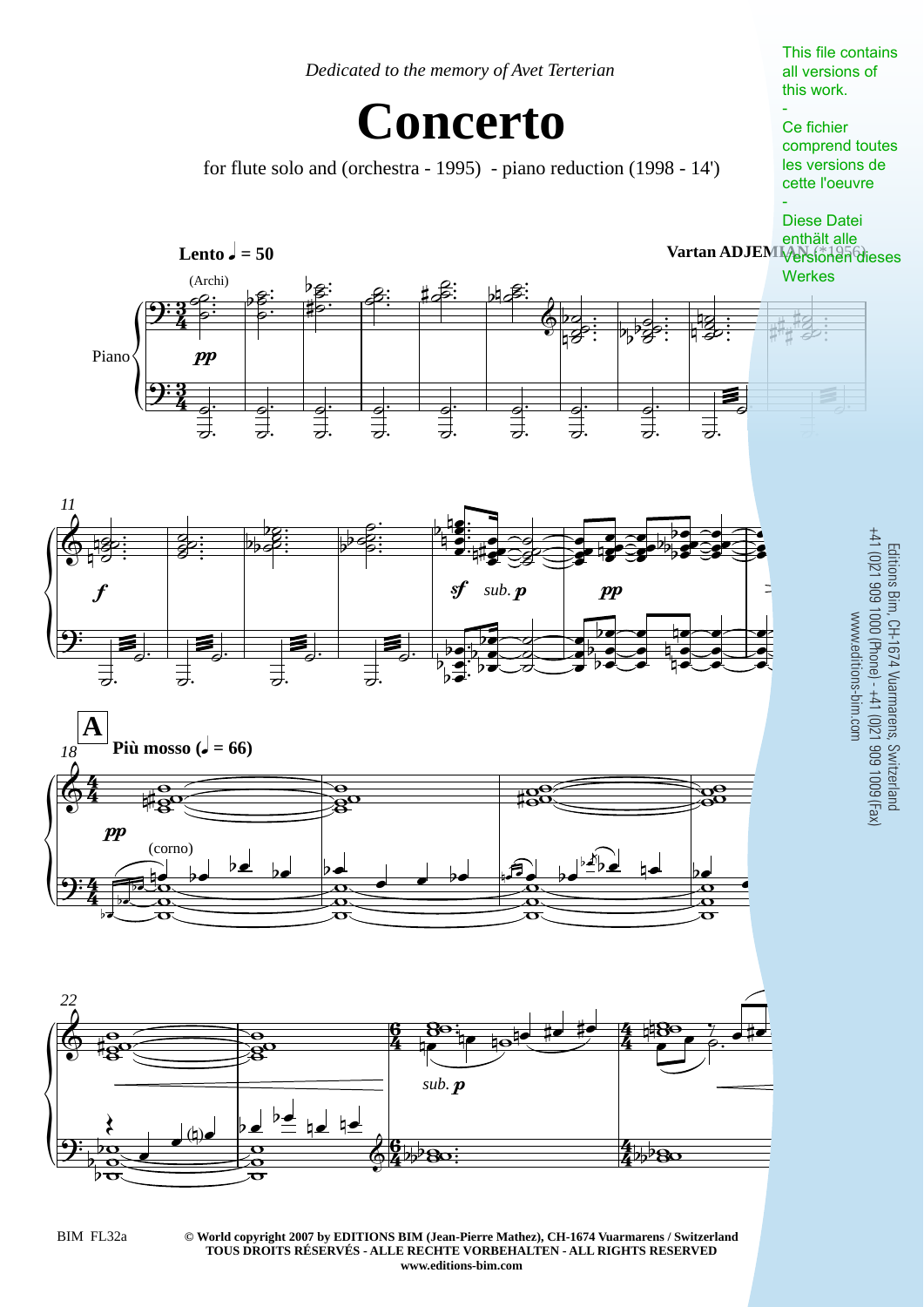Vartan ADJEMIAN — Concerto (1995) for flute and orchestra (piano reduction)









Editions Bim, CH-1674 Vuarmarens, Switzerland<br>+41 (0)21 909 1000 (Phone) - +41 (0)21 909 1009 (Fax) +41 (0)21 909 1000 (Phone) - +41 (0)21 909 1009 (Fax) Editions Bim, CH-1674 Vuarmarens, Switzerland www.editions-bim.com www.editions-bim.com

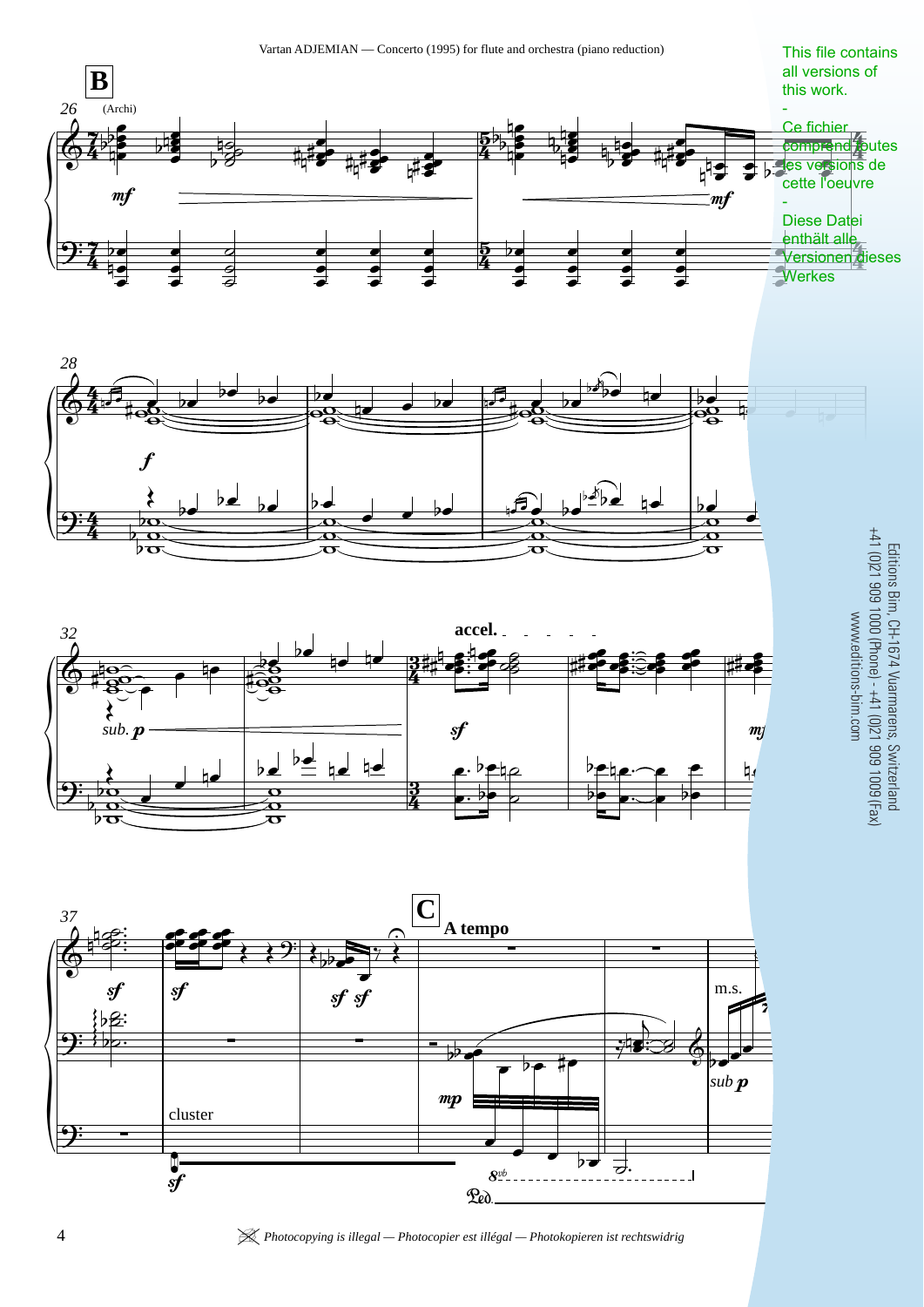

BIM FL32a | *Photocopying is illegal — Photocopier est illégal — Photokopieren ist rechtswidrig*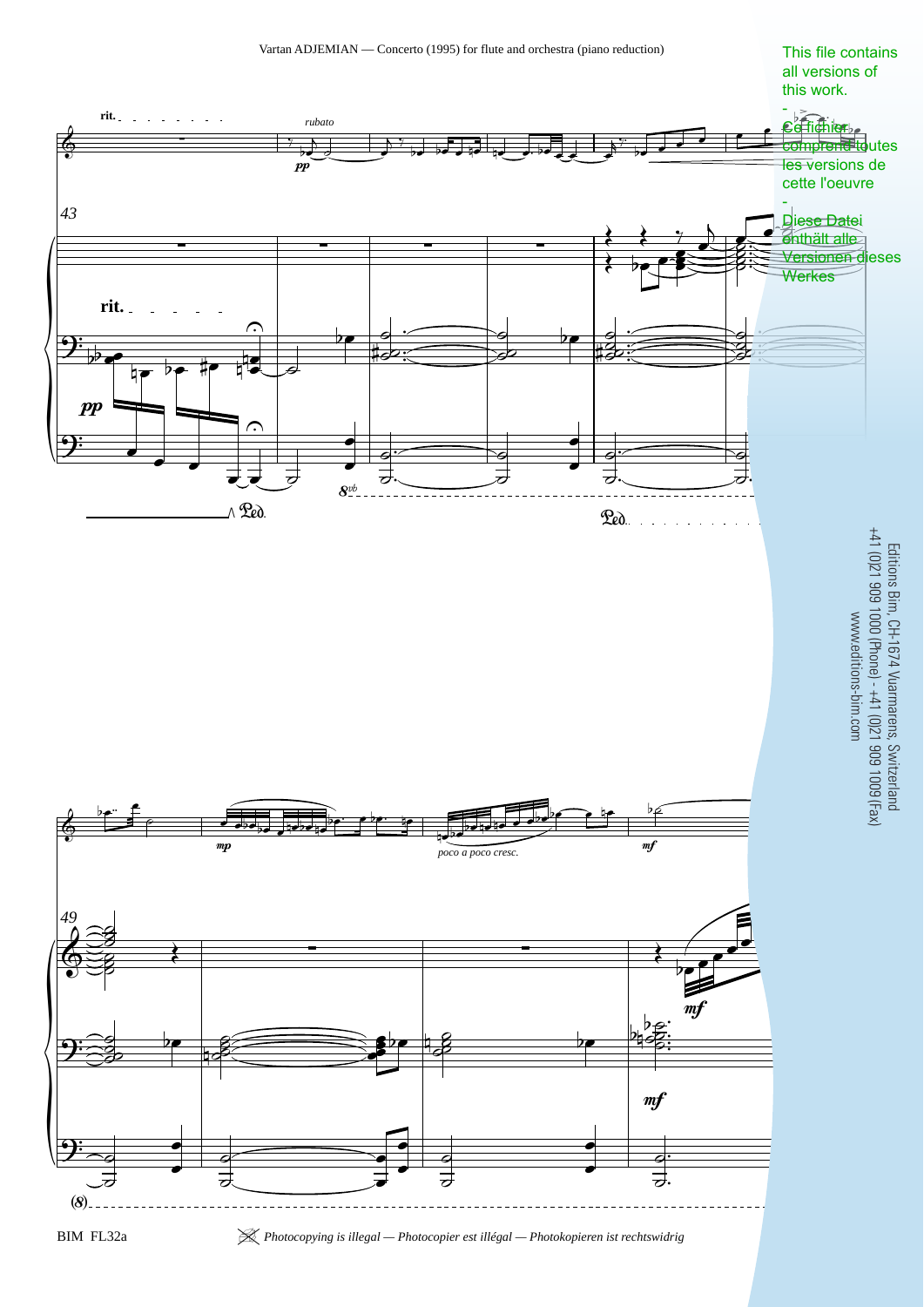

| *Photocopying is illegal — Photocopier est illégal — Photokopieren ist rechtswidrig* BIM FL32a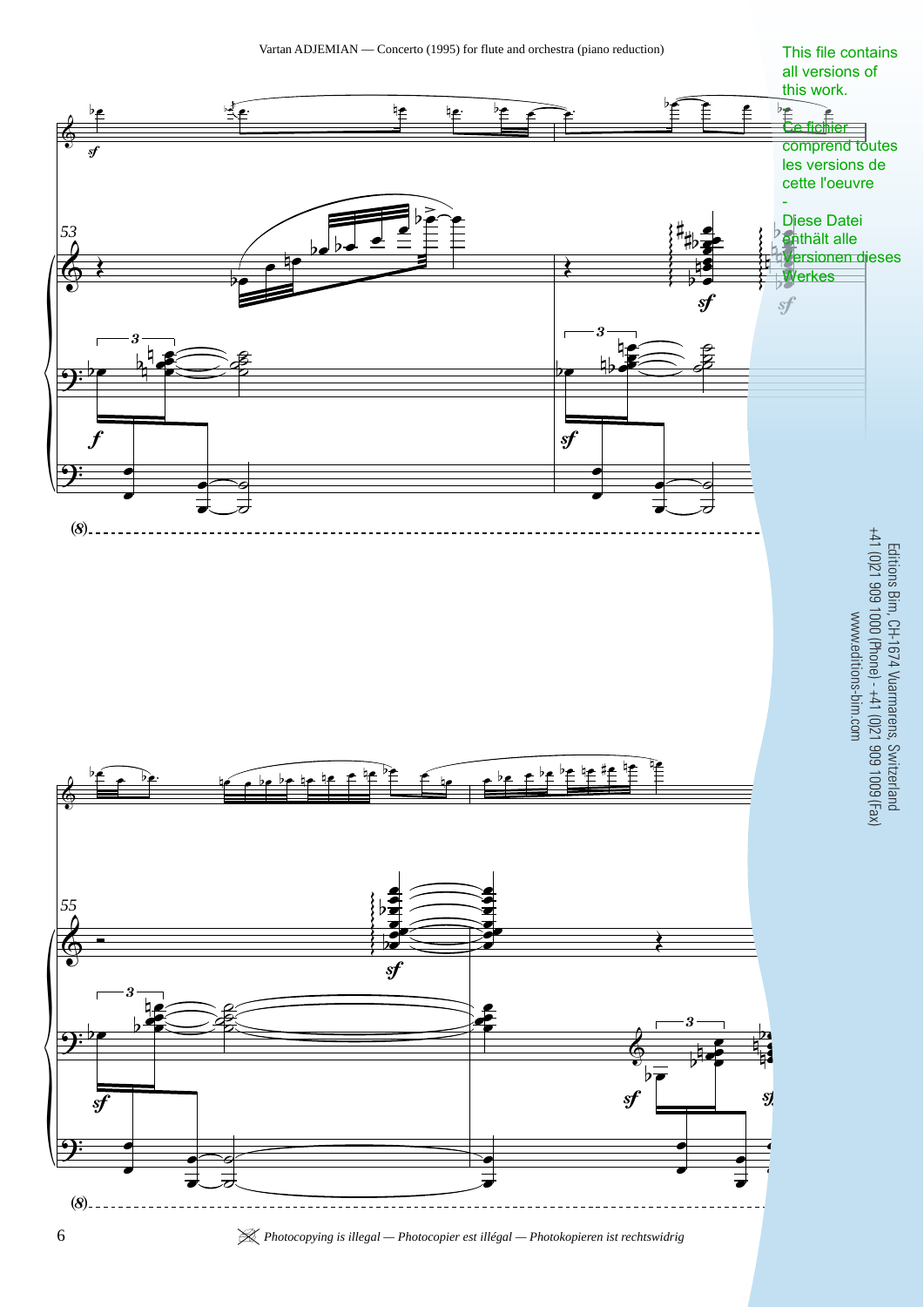







Editions Bim, CH-1674 Vuarmarens, Switzerland<br>+41 (0)21 909 1000 (Phone) - +41 (0)21 909 1009 (Fax) +41 (0)21 909 1000 (Phone) - +41 (0)21 909 1009 (Fax) Editions Bim, CH-1674 Vuarmarens, Switzerland www.editions-bim.com ם היוונות מ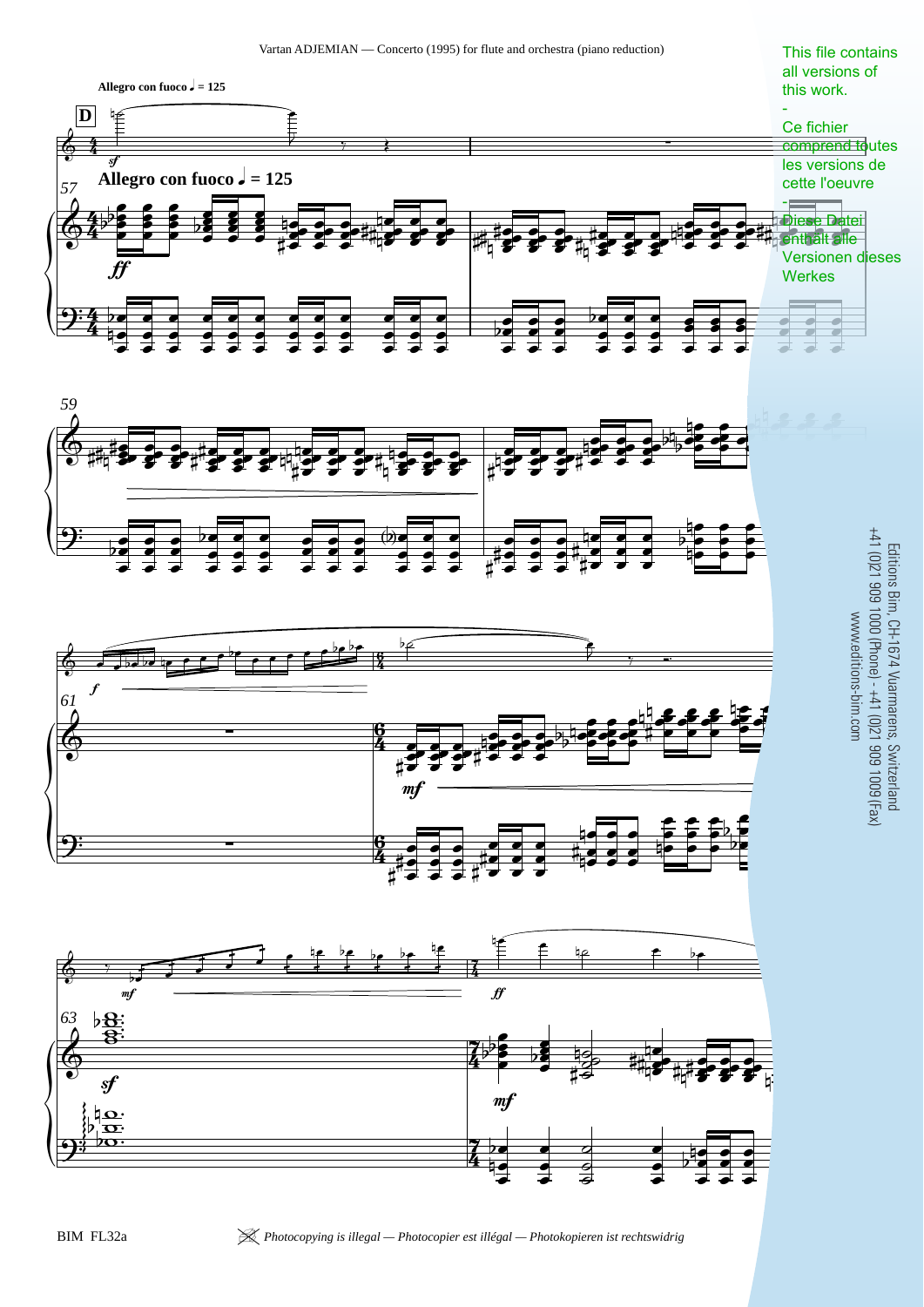

| *Photocopying is illegal — Photocopier est illégal — Photokopieren ist rechtswidrig* BIM FL32a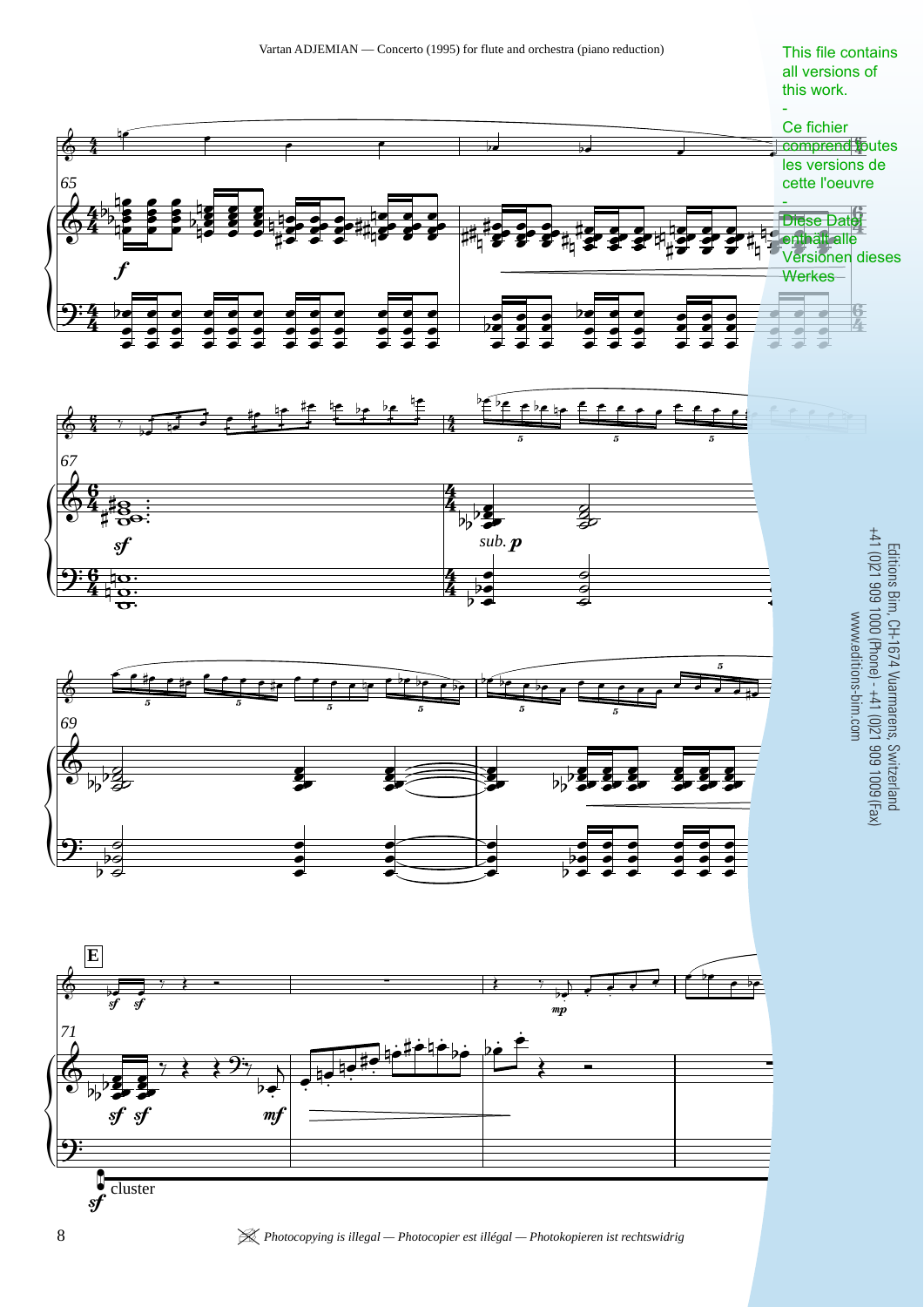

BIM FL32a | *Photocopying is illegal — Photocopier est illégal — Photokopieren ist rechtswidrig*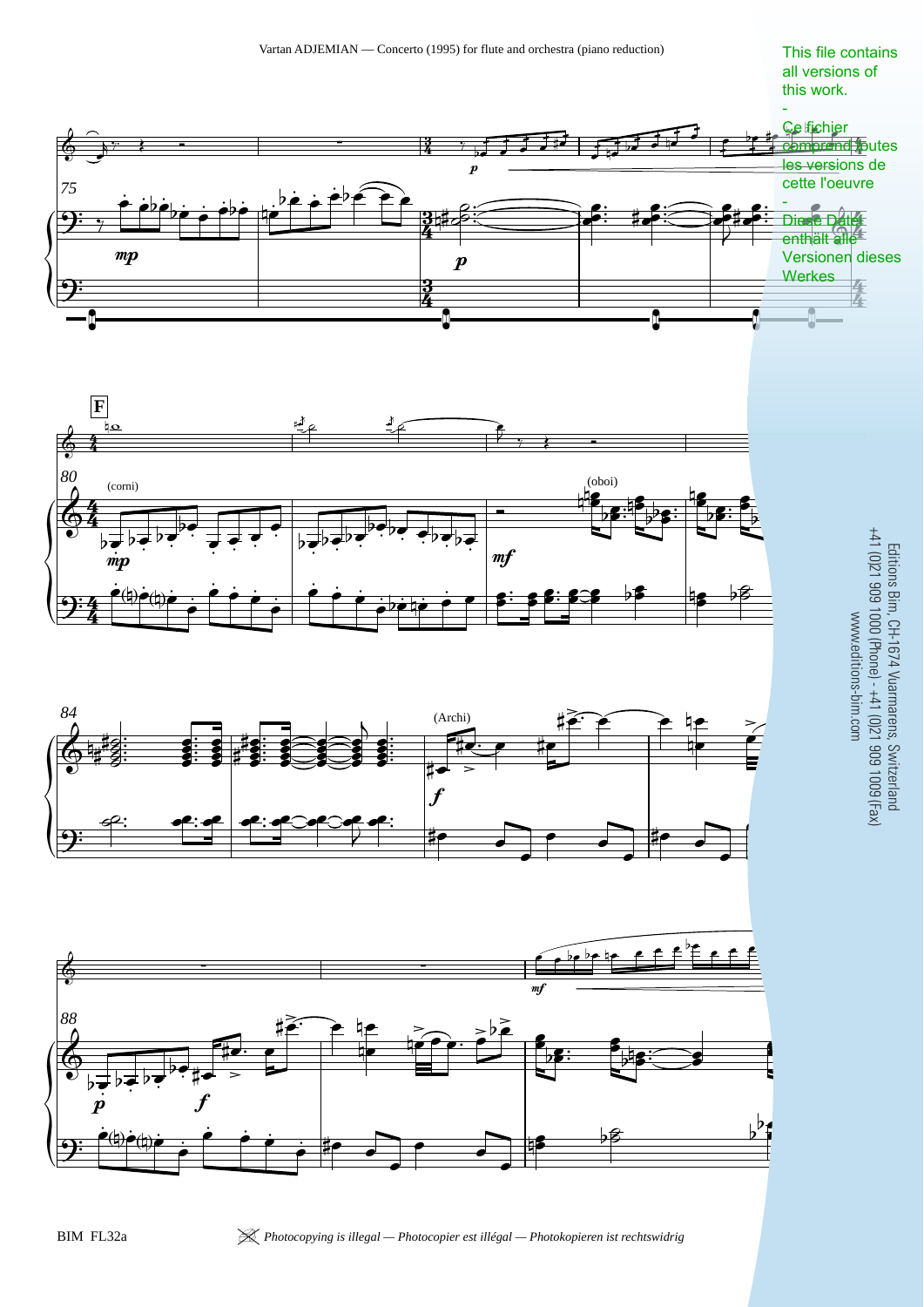This file contains all versions of this work.







Editions Bim, CH-1674 Vuarmarens, Switzerland<br>+41 (0)21 909 1000 (Phone) - +41 (0)21 909 1009 (Fax) +41 (0)21 909 1000 (Phone) - +41 (0)21 909 1009 (Fax) Editions Bim, CH-1674 Vuarmarens, Switzerland www.editions-bim.com www.editions-bim.com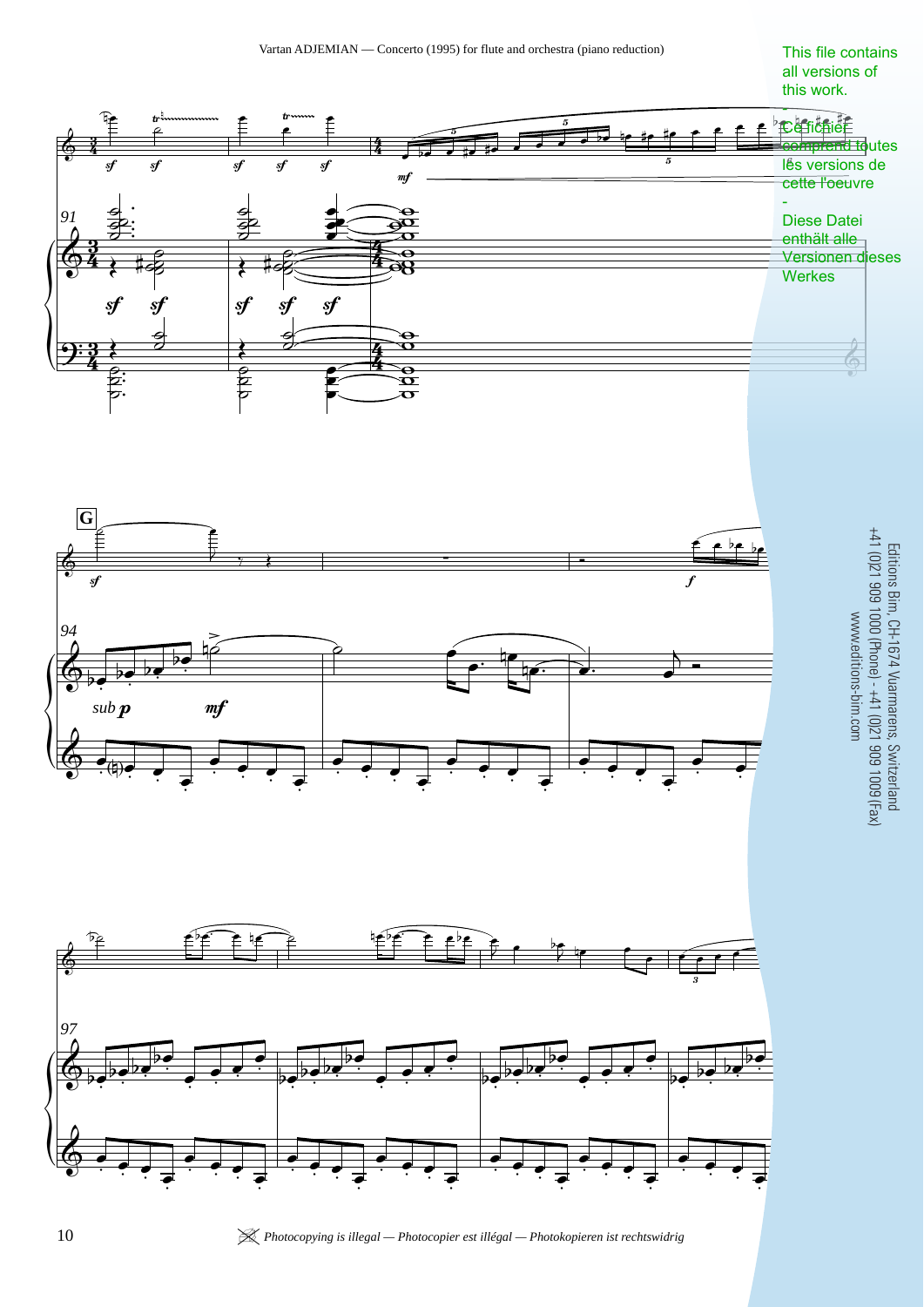







Editions Bim, CH-1674 Vuarmarens, Switzerland +41 (0)21 909 1000 (Phone) - +41 (0)21 909 1009 (Fax) www.editions-bim.com

BIM FL32a | *Photocopying is illegal — Photocopier est illégal — Photokopieren ist rechtswidrig*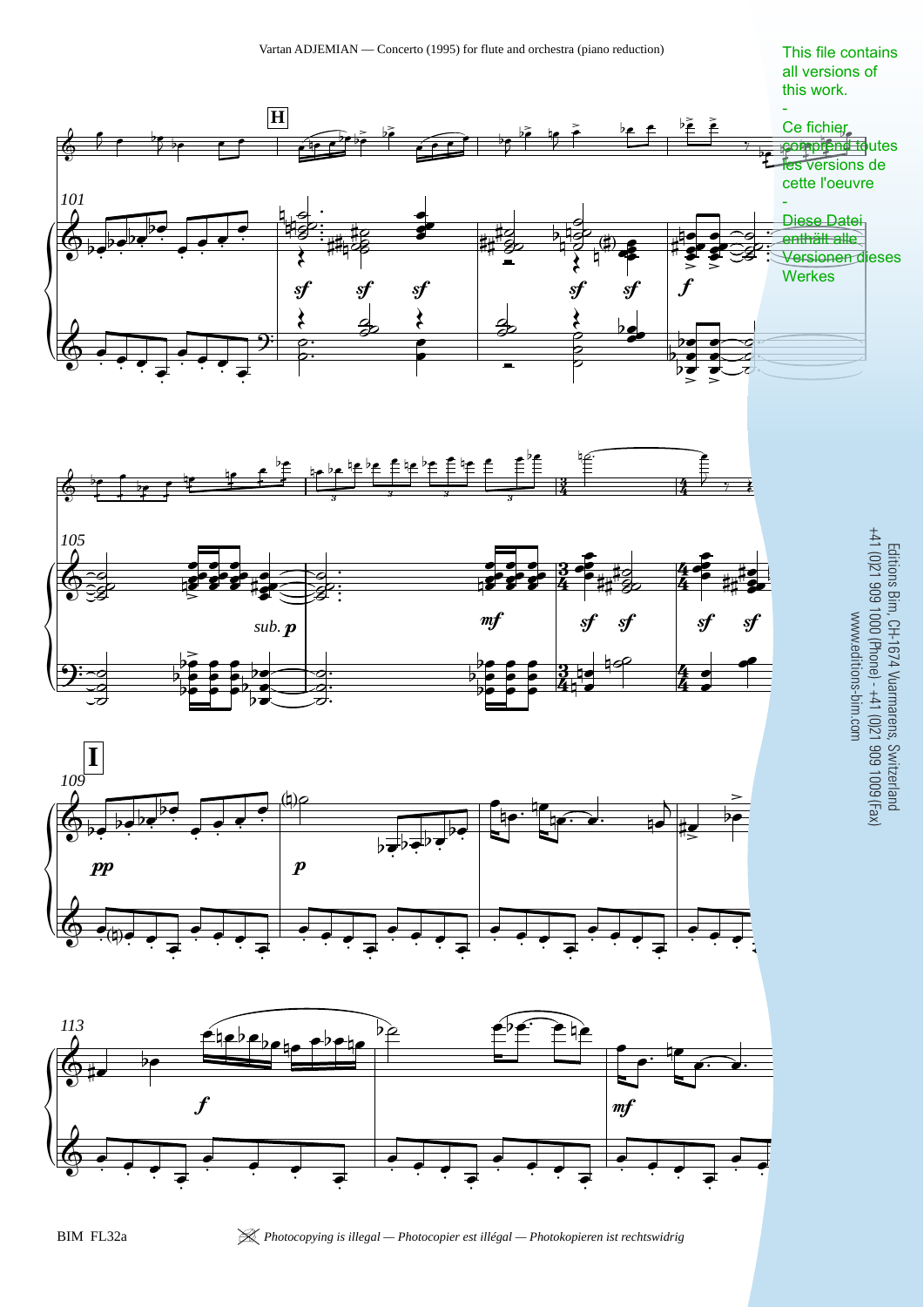## This file contains all versions of this work.







<sup>|</sup> *Photocopying is illegal — Photocopier est illégal — Photokopieren ist rechtswidrig* BIM FL32a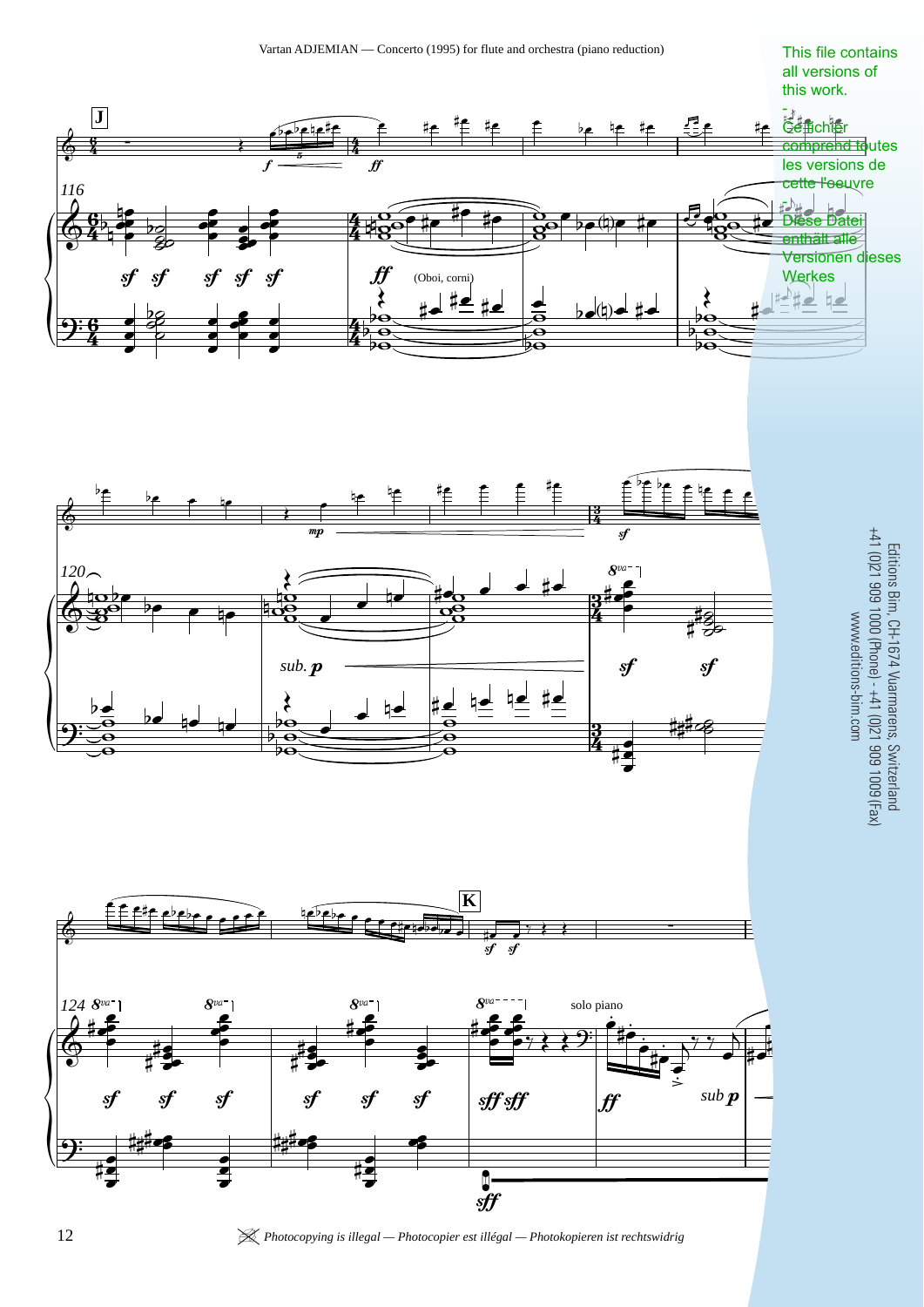

for flute solo and orchestra (1995 - 14')

This file contains all versions of this work.



-



**EXECUTE:** © World copyright 2007 by EDITIONS BIM (Jean-Pierre Mathez), CH-1674 Vuarmarens / Switzerland **TOUS DROITS RÉSERVÉS - ALLE RECHTE VORBEHALTEN - ALL RIGHTS RESERVED www.editions-bim.com**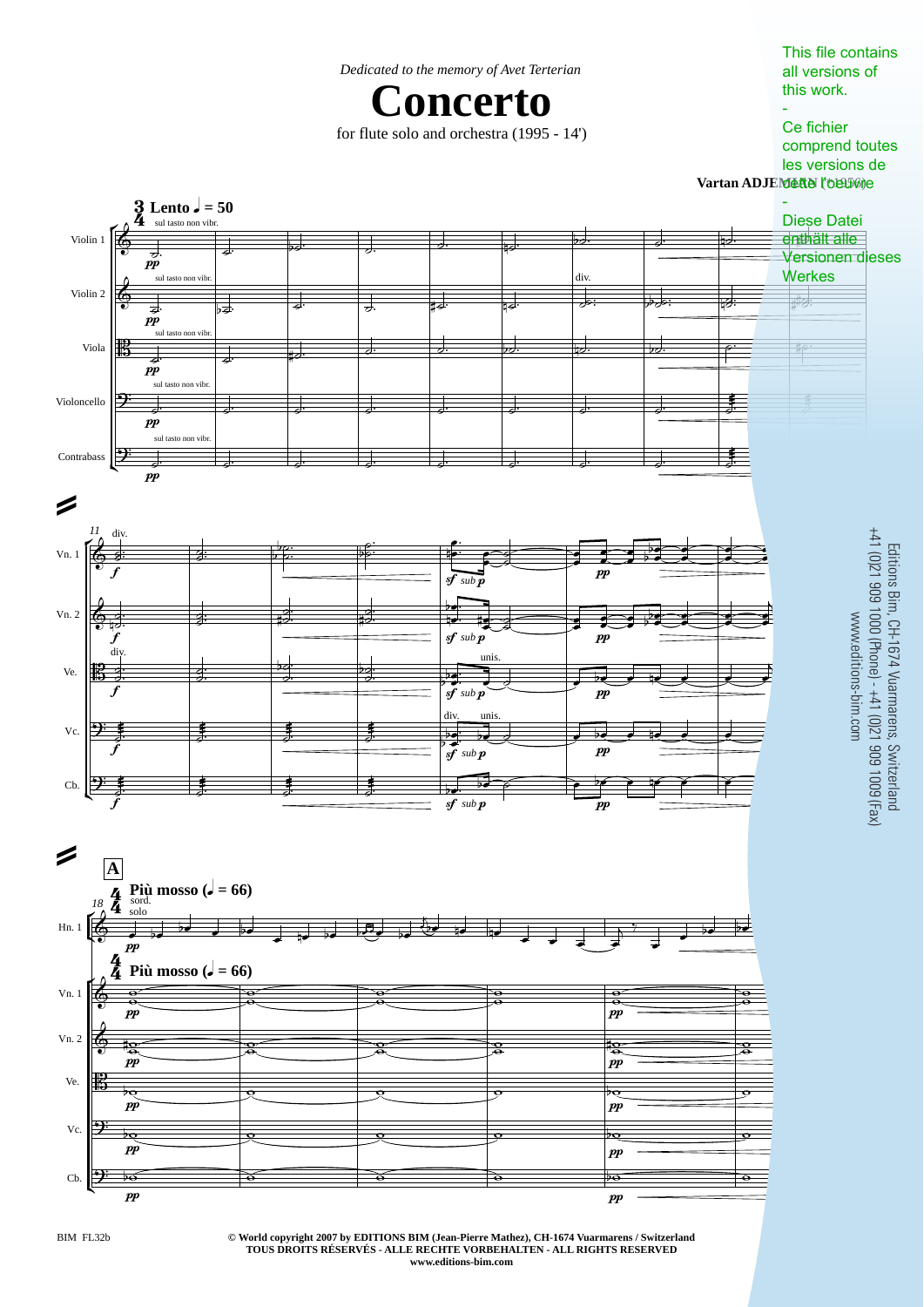

| *Photocopying is illegal — Photocopier est illégal — Photokopieren ist rechtswidrig* BIM FL32b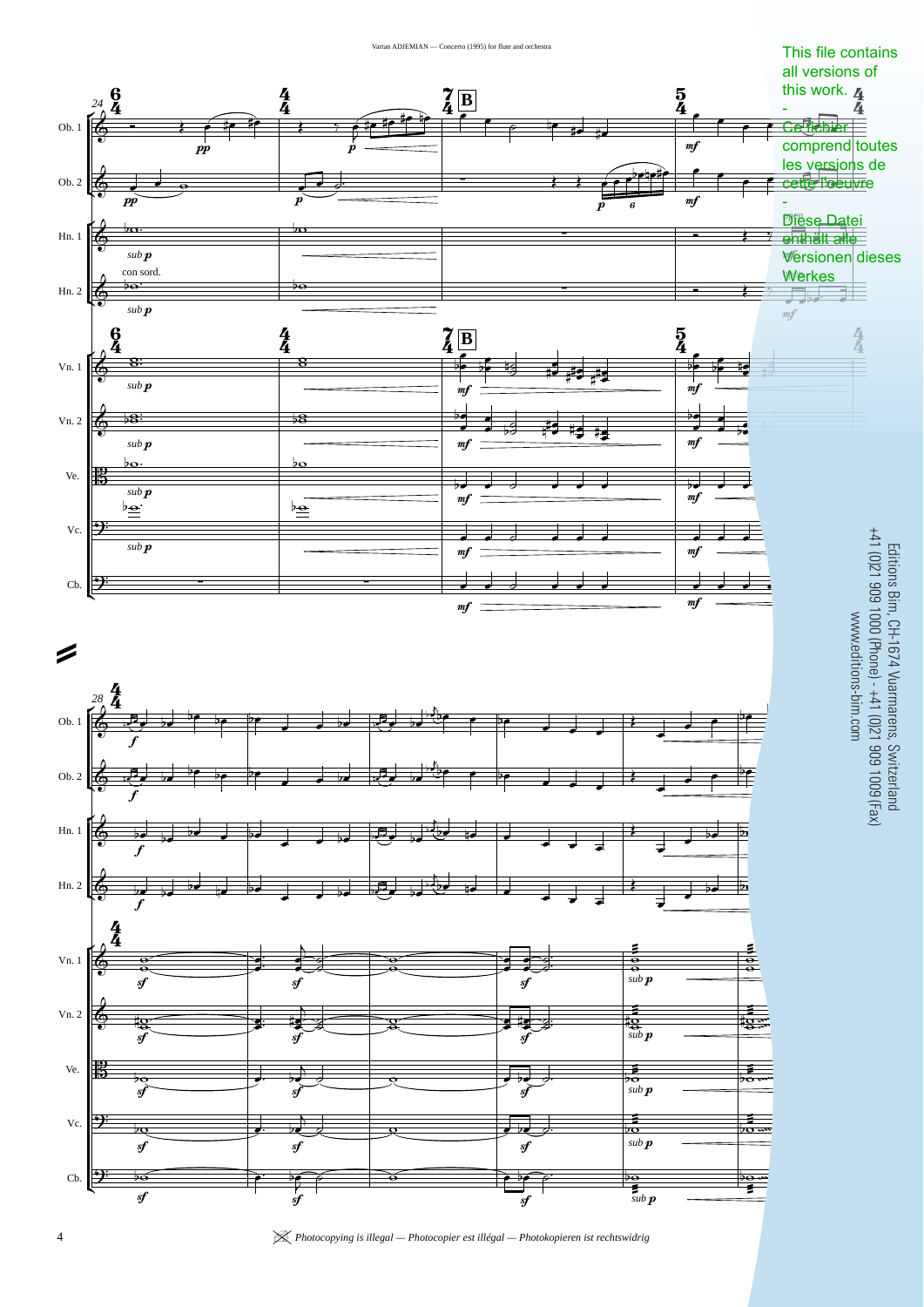

BIM FL32b | *Photocopying is illegal — Photocopier est illégal — Photokopieren ist rechtswidrig*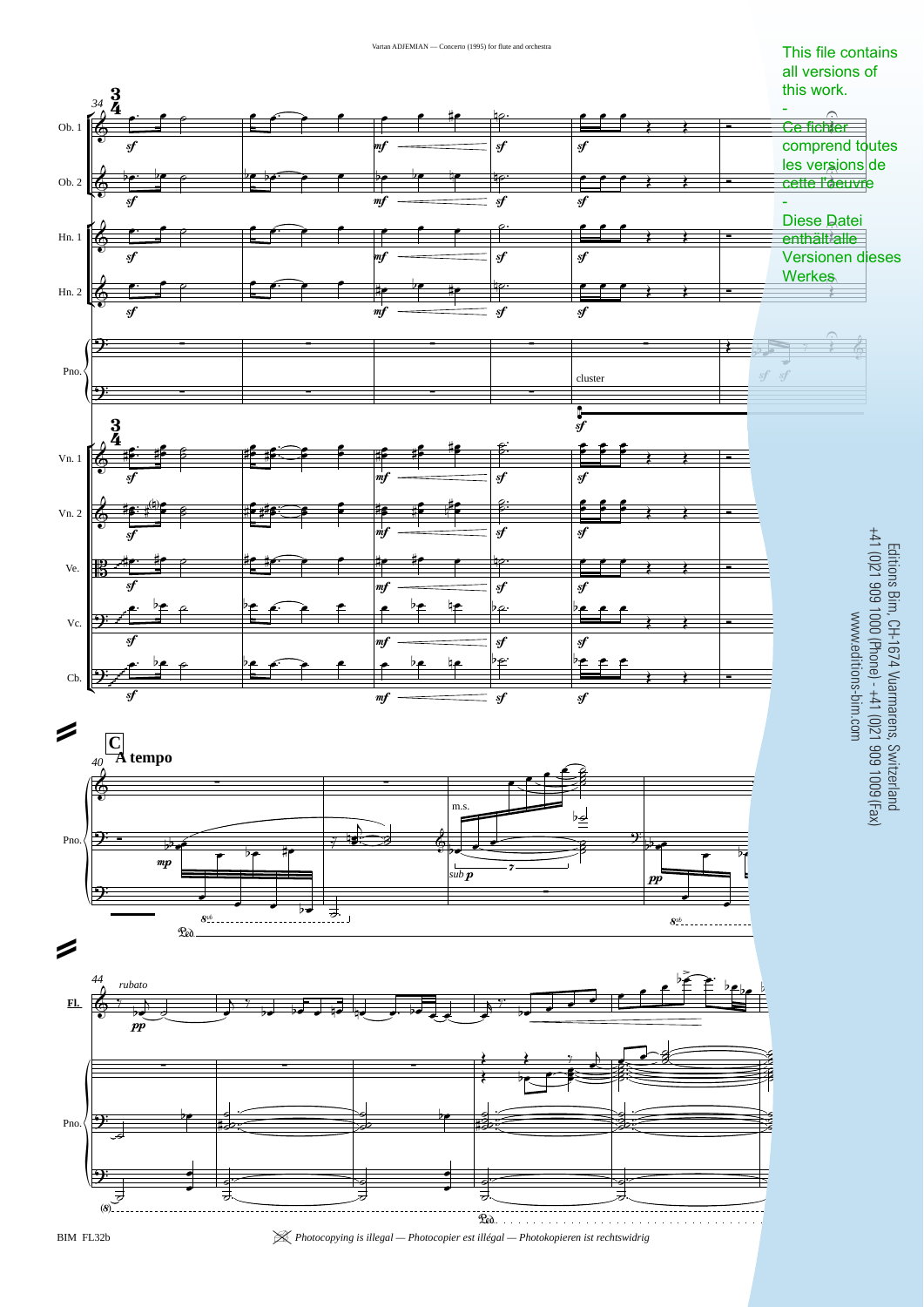

| *Photocopying is illegal — Photocopier est illégal — Photokopieren ist rechtswidrig* BIM FL32b

6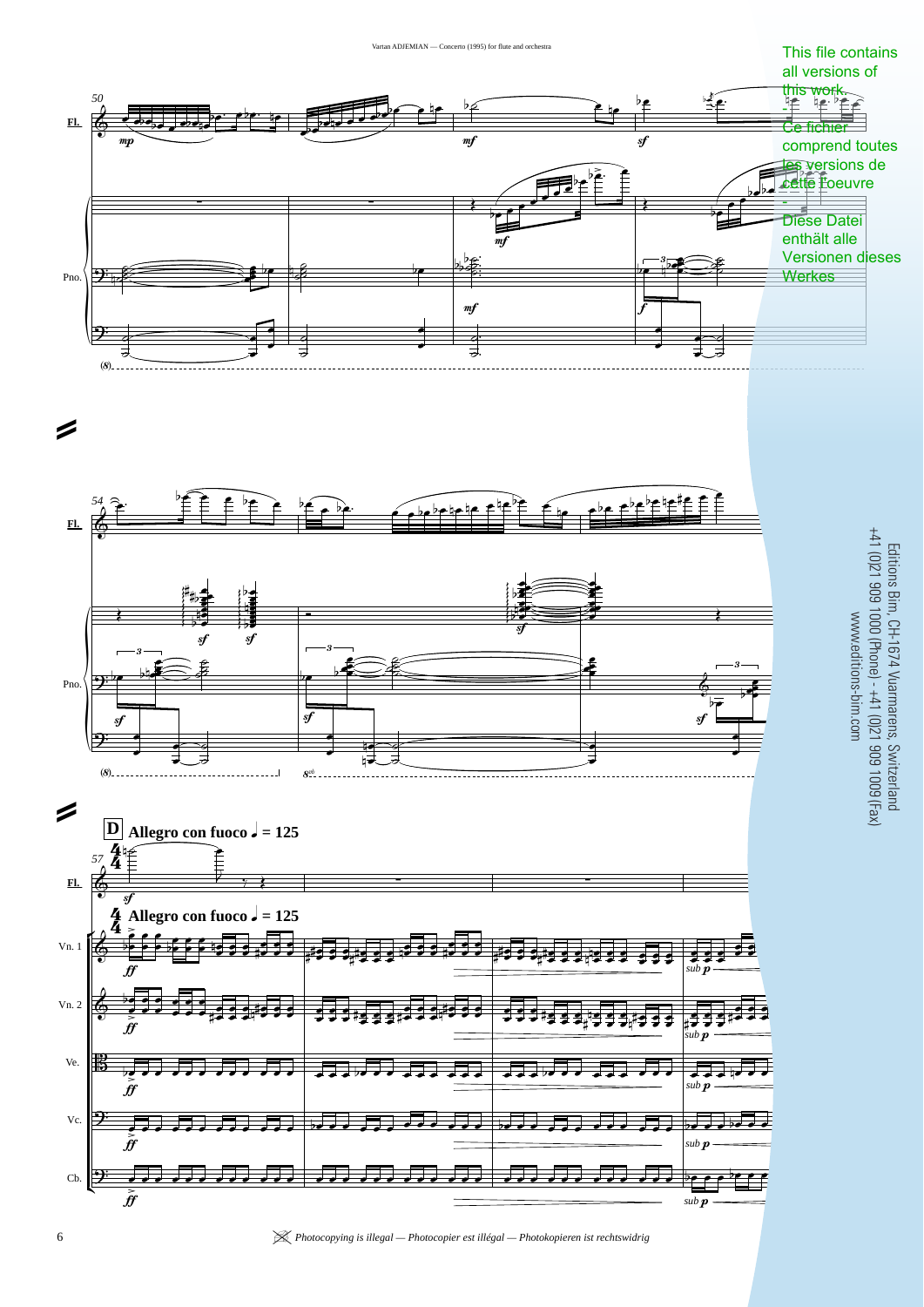





+41 (0)21 909 1000 (Phone) - +41 (0)21 909 1009 (Fax) Editions Bim, CH-1674 Vuarmarens, Switzerland www.editions-bim.com www.editions-bim.com

BIM FL32b | *Photocopying is illegal — Photocopier est illégal — Photokopieren ist rechtswidrig*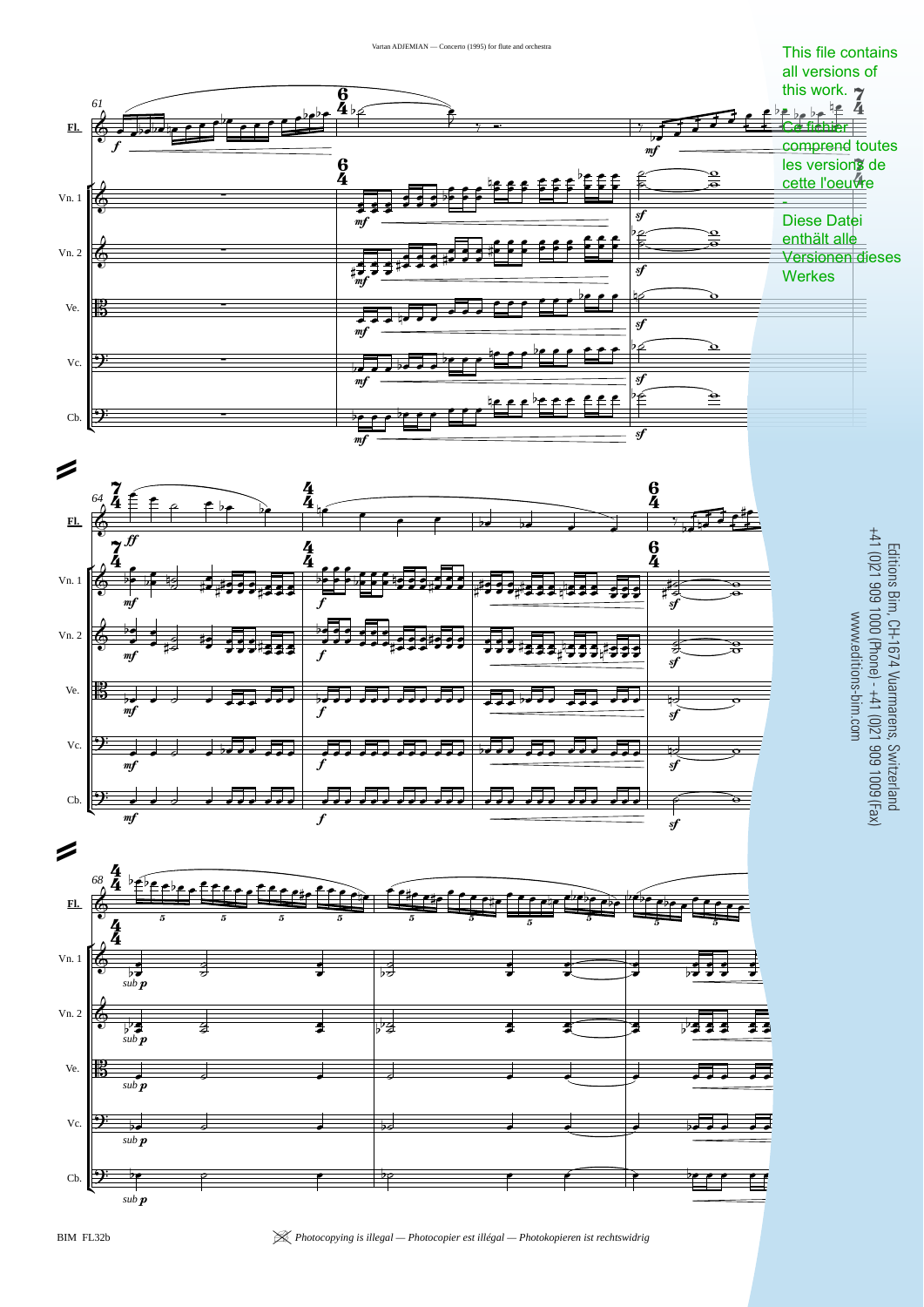

| *Photocopying is illegal — Photocopier est illégal — Photokopieren ist rechtswidrig* BIM FL32b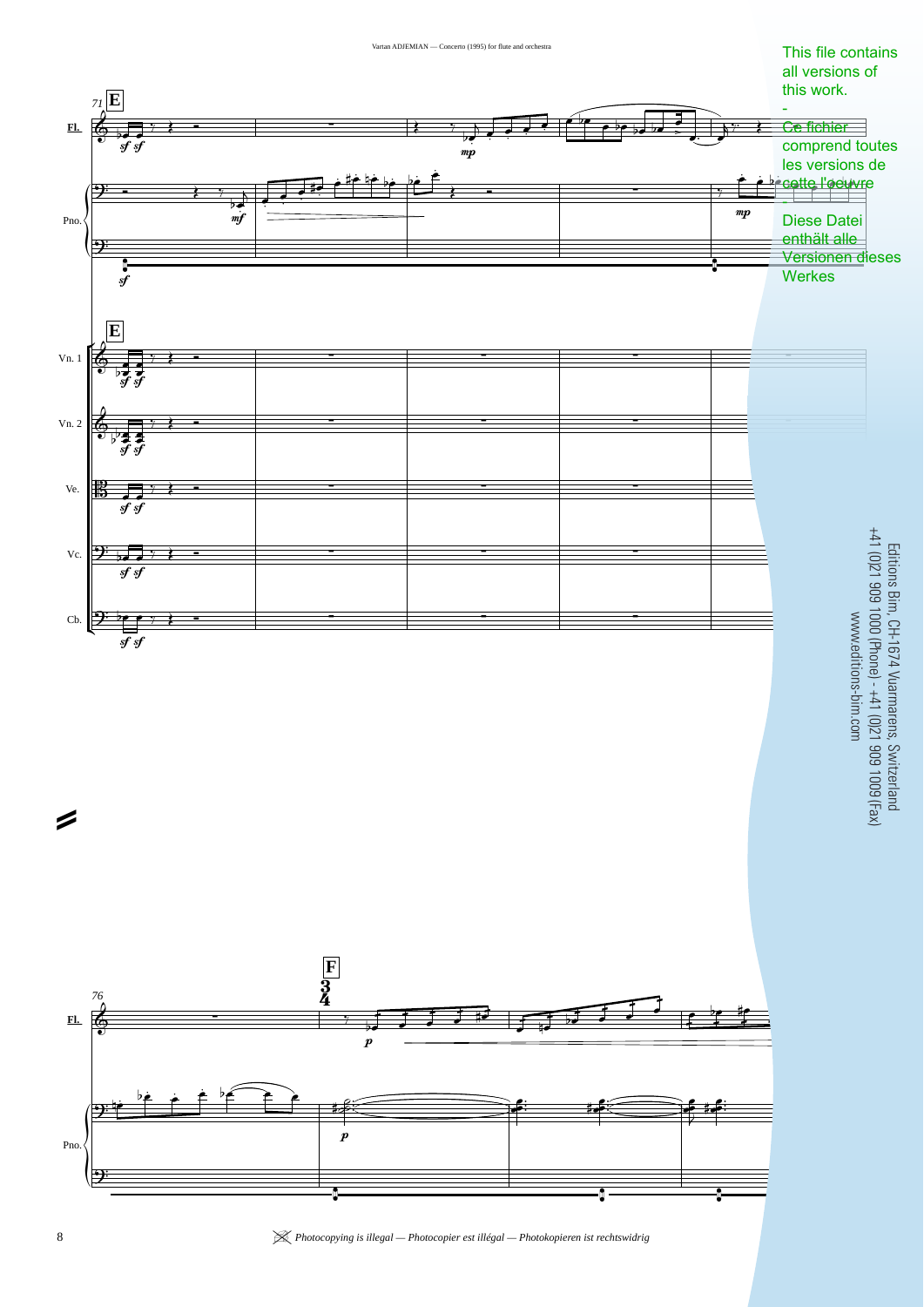

Cb.

ľ

9

 $\, \mathsf{r} \,$ 

Ob. 1

Ob. 2

Hn. 1

Hn. 2

**Fl.** 

*80*

-

6

sord.

sord.

6

<u>ระ</u>

mp

ė

Pno.

 $\, \dagger \,$ 

6

₿

<u>ระ</u>

4  $rac{4}{4}$ 

r<del>o</del><br>pp

pizz.

mp

pizz.

 $m$ r

 $\overline{ }$ 

mp

 $7$   $\rightarrow$   $\rightarrow$ 

 $\beta$  ,  $\lambda$  -

 $sharp$ 

Vn. 1

Vn. 2

Ve.

Vc.

BIM FL32b | *Photocopying is illegal — Photocopier est illégal — Photokopieren ist rechtswidrig*

 $rac{e}{\sqrt{1-e^{2}}}$ 

 $\tilde{V}$  ,  $\tilde{t}$ 

:

 $\frac{1}{2}$